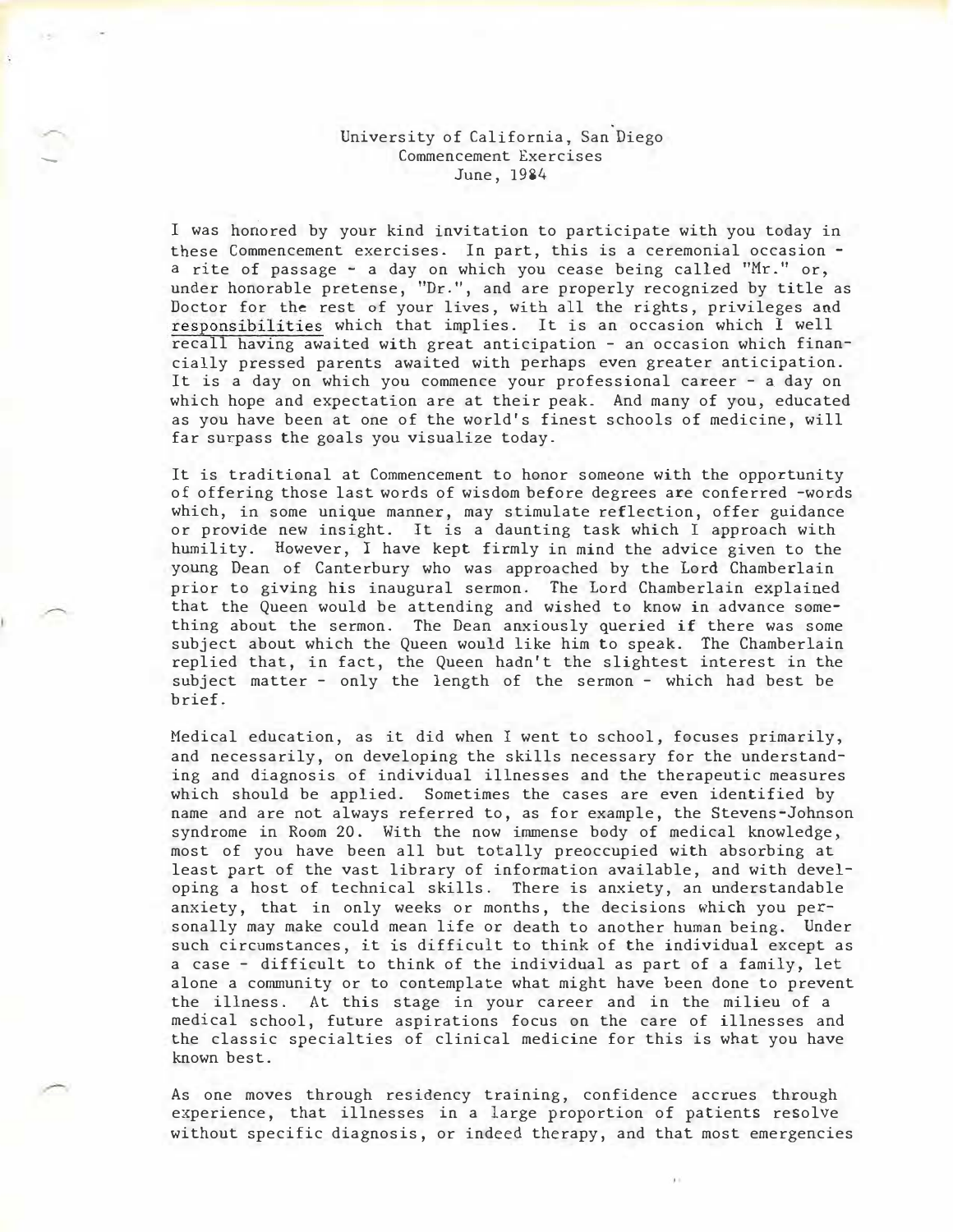can be readily handled in a comparatively straightforward manner. Only a small proportion of the illnesses which you will see will prove to be intellectually challenging. It is during the period immediately before you that you will have the opportunity to reflect on the art, as well as the science of medicine - on the case as a patient, as a human being and the meaning of the illness to him and his family - on the root cause of disease and possibly its prevention - on the challenge and excitement of research in probing that which is yet unknown and perhaps, an opportunity to reflect even more broadly on the formidable challenges to ourselves as a global society and the role which health professionals may play in resolving such challenges.

Hy own career began in the field of internal medicine. Hy focus, however, abruptly changed during an interrupted residency when I was sent by the Communicable Disease Center on trips to Asia and to Central and South America to help deal with outbreaks of cholera, botulism and poliomyelitis. On visits to hospitals in these countires, I was startled to find entire wards given over to tetanus, typhoid, polio-, myelitis, diphtheria and malnutrition. It was difficult to believe that so many beds could be devoted to illnesses, all entirely preventable, even a single case of which would have been a subject for grand rounds in the United States. At the same time, I pondered what possible hopes for a better life could be contemplated by the teeming masses of people one encountered everywhere in Calcutta and Dacca. Perhaps, more jarring to conscience and comprehension was to return to the United States and to luxuriate in drinking water from a tap and to view the cornucopia of a modern supermarket. Yet, it was surprising to talk with colleagues and friends, and to find that they only dimly perceived where one had been and that they were, at best, polite, but more often bored, by what might be occurring beyond their immediate environment.

It was disturbing to return in 1977, after 11 years with the World Health Organization, to find acquaintances less interested in the world beyond our shores than they were when we had left the United States. During this same period, our dependency as a nation on other countries for their natural resources and as markets for our exports had grown exponentially. Indeed what happens today in Iran or Argentina, for example, has immediate and profound repercussions on our costs for energy and to the stability of our banking system. This represents profound change. Let us not forget that little more than a generation ago, such countries were primarily of interest to tourists, readers of the Natipnal Geographic and to a prescient few who, like those long ago, looked beyond the boundaries of a comfortable Roman Empire and wondered and worried about other peoples and their concerns and their aspirations.

The world of man has grown more interdependent than ever in history; but can we much longer live so comfortably and apart from other nation-states and other peoples less well endowed than we? Lewis Thomas trenchantly noted in a recent paper in Foreign Affairs that man is genetically programmed for social living - a solitary, lone human, being as much of an anachronism as a lone termite or a hermit honey bee. As he points out, we succeeded in surviving for long periods as tribal units. However, with the historically recent invention of nation-states, we began to endanger our place in nature, splitting off into colonies of adversarial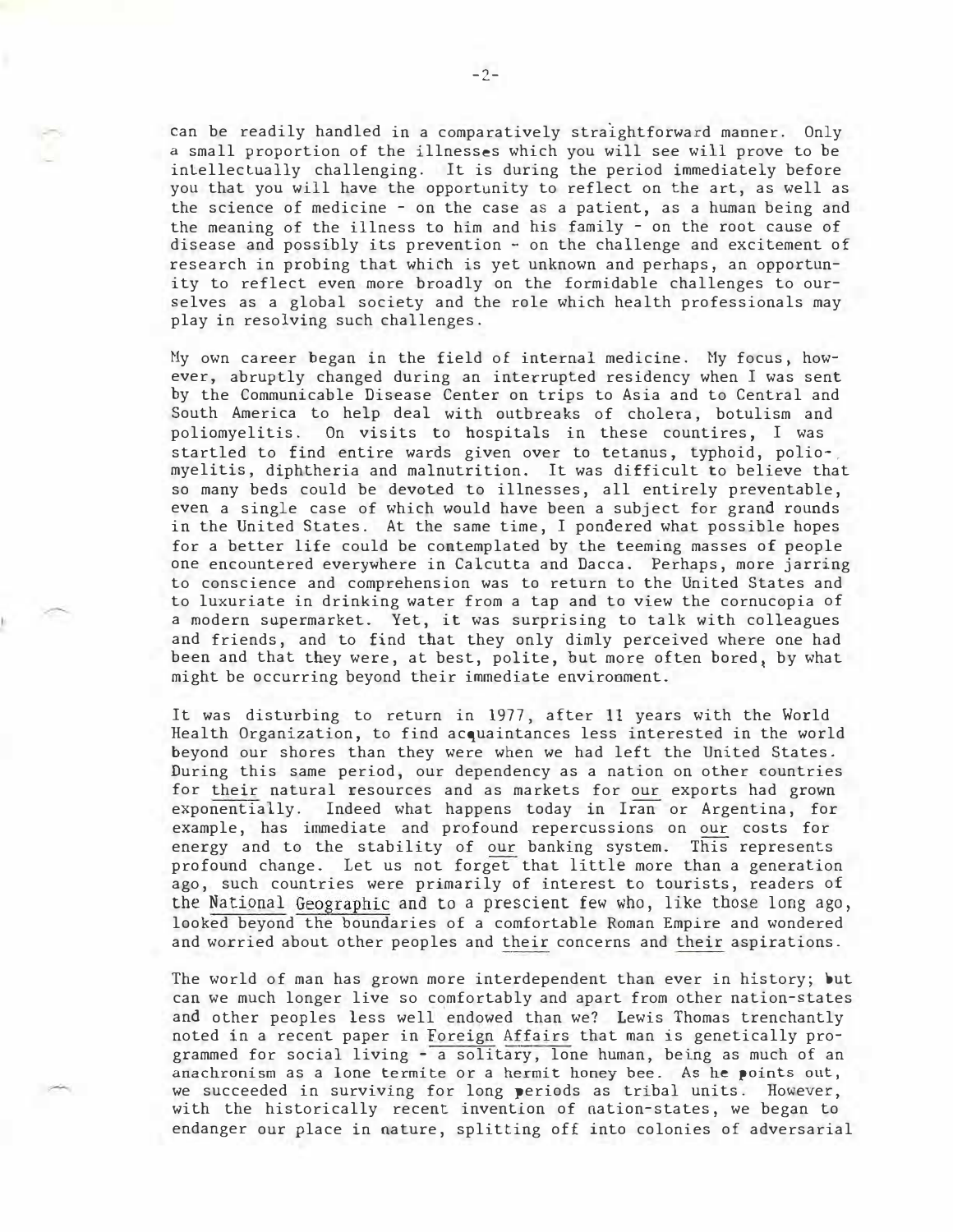groups. Some, by luck or geography or perseverance, have become rich and powerful, others dirt-poor and weak. If there is not a moral obligation �o provide assistance to them on the grounds that we are, after all, members of the same social species, more powerful arguments intrude, relating to our own self-interest in having a more stable, predictable world.

Many focus today on the dangers of nuclear proliferation - and what some have called "the final epidemic." There is no question but that this is an issue of overriding concern. But, consonant with good medical training, we must look beyond symptoms to the cause of illness. The genesis of the hostilities we fear, originate in a lack of common understanding and shared goals between nation-states. It breeds in a milieu of disease and ignorance. It can be translated more specifically into an equation of too many people and too few resources.

We can't easily generate more resources - they are finite. We can address the problem of quality of life, but only if we energetically concern ourselves with the other part of the equation - numbers of people.

Critically important to our own well-being is the well-being of our neighbors. It doesn't take a genius to comprehend the futility of periodically sending in the militia to restore order amongst hungry, illiterate masses of people. It's comparable to applying a band-aid to a broken leg. Genius, however, has hardly been a hallmark of U.S. foreign policy.

In our egocentric way, we overlook the importance of the sheer numbers of people - for example, in Central America and Mexico. In just one generation, the population of those countries alone will exceed that of the entire United States today. In less than 20 years, Mexico City itself is forecast to have a population of more than 27 million people, nearly four times the population of metropolitan Los Angeles today. Can their hopes and aspirations be so ignored as they have been over past centuries?

These countries and others require development assistance if their own economies are to grow, if they are to realize the objective of healthy, wanted children. Regrettably, the response of this administration and its recent predecessors has been to steadily diminish such support. Where once we contributed 2.7% of our gross national product, we now contribute one-tenth that amount. As a former AID administrator has observed, we spend more money on dog food than we do on the 600 million people in the world who are malnourished. More important, an ever increasing proportion of the assistance we do provide is for "security assistance," most of which is armament.

What has all this to do with health and medicine? A very great deal. Unrestrained population growth is the most important underlying problem of every developing country. In the less developed countries, 40% are now unemployed or underemployed. In the next 20 years, 700 million new jobs will need to be created to employ them and the children already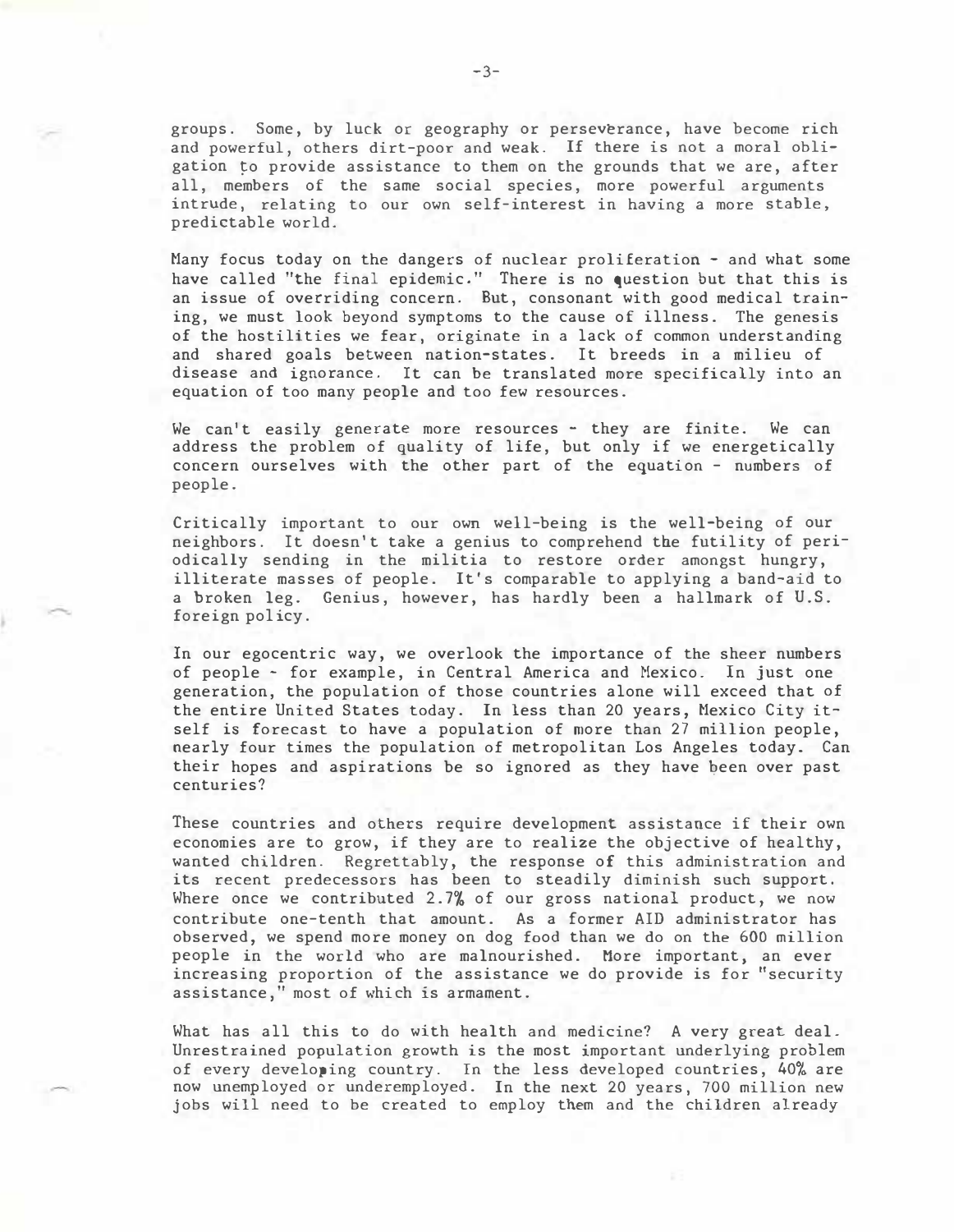born who will be entering the work force. This is more jobs than exist in the whole of the entire western world. Yet, even today, contraception is available and used by only one in five married couples in the developing world - in major part because such contraceptives are unavailable to them. At the same time, a host of parasitic diseases imposes on entire populations a burden of unprecedented magnitude, important enough in terms of death, even more important because most are chronic, debilitating, often incapacitating in character. For those afflicted, productivity is seriously compromised. How effectively do you function with a temperature of 40°C. or with protracted diarrhea? Because most of the diseases are of little consequence to the industrialized countries, little support is given for research on what numerically are the world's mast serious illnesses.

The problems are forbidding - indeed so overwhelming that you must wonder what possible contribution you as an individual, or even a group of you could make. I would submit, a very great deal. The practice of medicine, in this country as in other countries, has traditionally concerned itself with healing the sick. Its base has been the hospital and the clinic. Few resources and fewer still of our best physicians have been concerned with the community at large - in applying our best skills to prevent those illnesses from occurring. Physicians concerned with the traditional practice of medicine are in growing supply in this country. Surprisingly, some developing countries - Mexico and India, to cite two - actually have a surplus of physicians engaged in the practice of therapeutic medicine.

What is lacking in this country, and in developing countries as well, are physicians capable of and oriented to providing care to a community at large - to organize and to administer the application of preventive services whether they be prevention of illnesses or prevention of unwanted births. To do so well requires the best skills of medicine but a knowledge of politics, management and behavioral science as well. It's a different kind of medical practice than that to which you have been so extensively exposed, but it is no less challenging and exciting.

To illustrate for you the difference which a few people can make, I cite the smallpox eradication program. In just over 10 years, a disease which afflicted 10 to 15 million persons each year and killed more than two million was eradicated. A prevalent belief is that this was achieved with all but unlimited resources and thousands, if not tens of thousands, of international staff. Not at all. Our headquarters staff, at its peak, numbered four physicians, two administrators and three secretaries. In the field, at any given time, we never had more than 100 international staff. The achievement belonged to national health personnel - the total cost was less than the annual budget of the Johns Hopkins Hospital.

Truly, the international challenge is formidable. and increasing logarithmically - in major part, the problems must be addressed by those trained in medicine. In this country as well, concerns about the costs of health care offer a different but, in many ways, a parallel challenge. Required is a new generation of physicians whose concern is as much the community as the individual, whose skills and interests